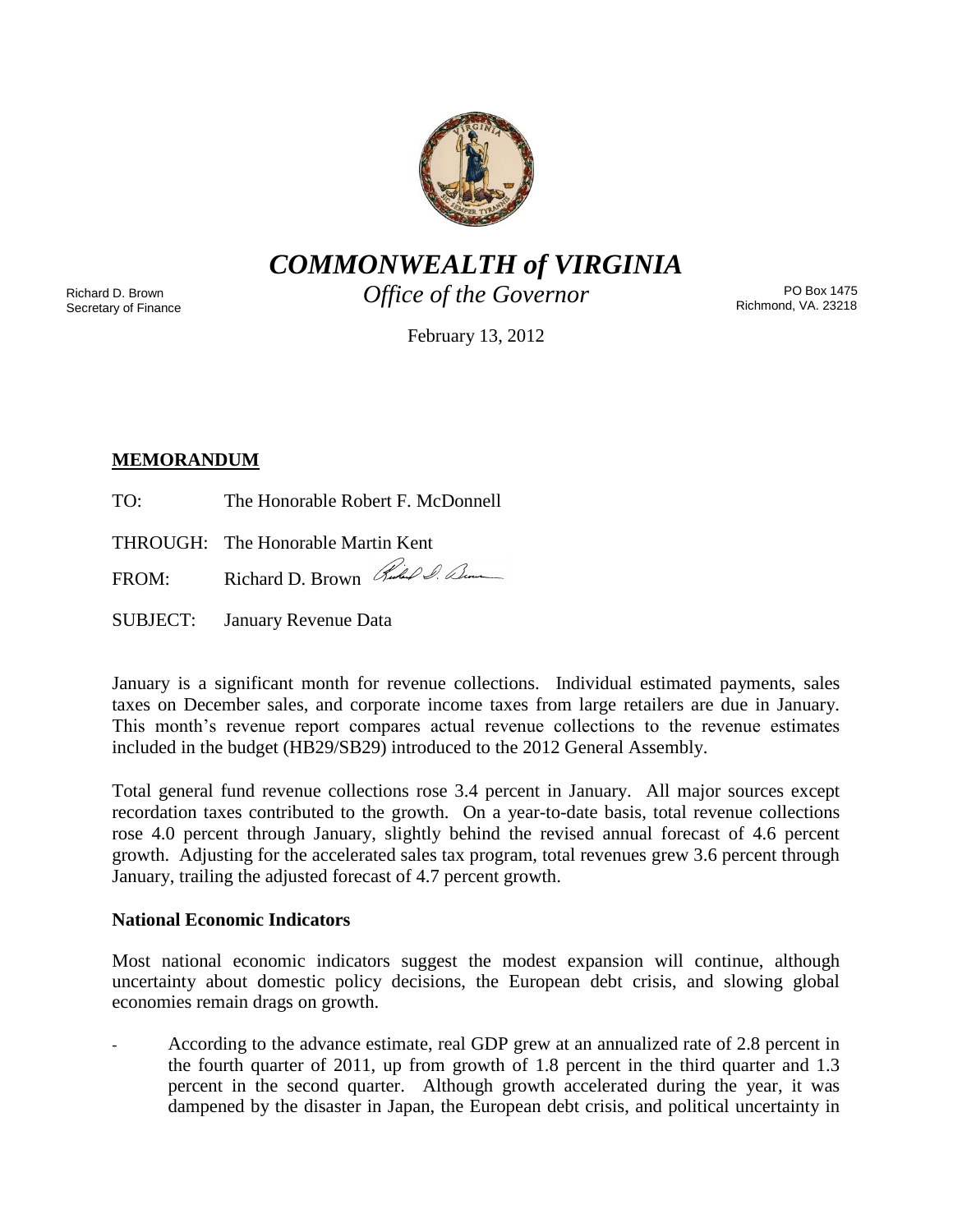the U.S. For calendar year 2011, the economy grew 1.7 percent, down from 3.0 percent in 2010.

- Labor market conditions in January exceeded expectations. Payroll employment added 243,000 jobs in January after rising by 203,000 in December. The gains were widespread, with the largest gains in professional and business services, leisure and hospitality, and manufacturing. In a separate report, the unemployment rate fell from 8.5 to 8.3 percent in January, its lowest rate since February 2009.
- Initial claims for unemployment fell by 15,000 to 358,000 during the week ending February 4, while the four-week moving average fell from 377,250 to 366,250. The number of initial claims is approaching a level consistent with a healthy labor market.
- The Conference Board index of leading indicators rose 0.4 percent in December, its third consecutive monthly gain. Eight of the ten components contributed to the increase. The rise in the index suggests that moderate growth will be sustained.
- The Conference Board's index of consumer confidence fell from 64.8 to 61.1 in January, following two months of significant improvement. While both the expectations and the present situation components fell in January, the latter component drove the decline.
- The manufacturing sector continued to expand in January as the Institute of Supply Management index rose from 53.1 to 54.1, its highest level since June 2011. Activity suggests that moderate economic growth will continue.
- The CPI was unchanged in December, as it was in November, and stands 3.0 percent above December 2010. Core inflation (excluding food and energy prices) rose 0.1 percent in December, and has increased 2.2 percent from December 2010.
- The Federal Reserve announced at its January meeting that it will keep the federal funds rate target unchanged at 0.0 to 0.25 percent, stating that economic conditions "are likely to warrant exceptionally low levels for the federal funds rate at least through late 2014."

## **Virginia Economy**

In Virginia, job growth has continued to improve, although the pace remains modest. Payroll employment rose 1.0 percent in December from December of last year. Employment grew 1.3 percent in Northern Virginia and 0.4 percent in Richmond-Petersburg, but fell 0.2 percent in Hampton Roads. The unemployment rate in the Commonwealth rose 0.4 percent to 6.1 percent in December, and is 0.3 percent below the December 2010 rate.

The Virginia Leading Index rose 0.9 percent in December, after increasing 0.4 percent in November. All five components contributed positively to the index. In addition, the Leading Index rose in December for all eleven major metro areas.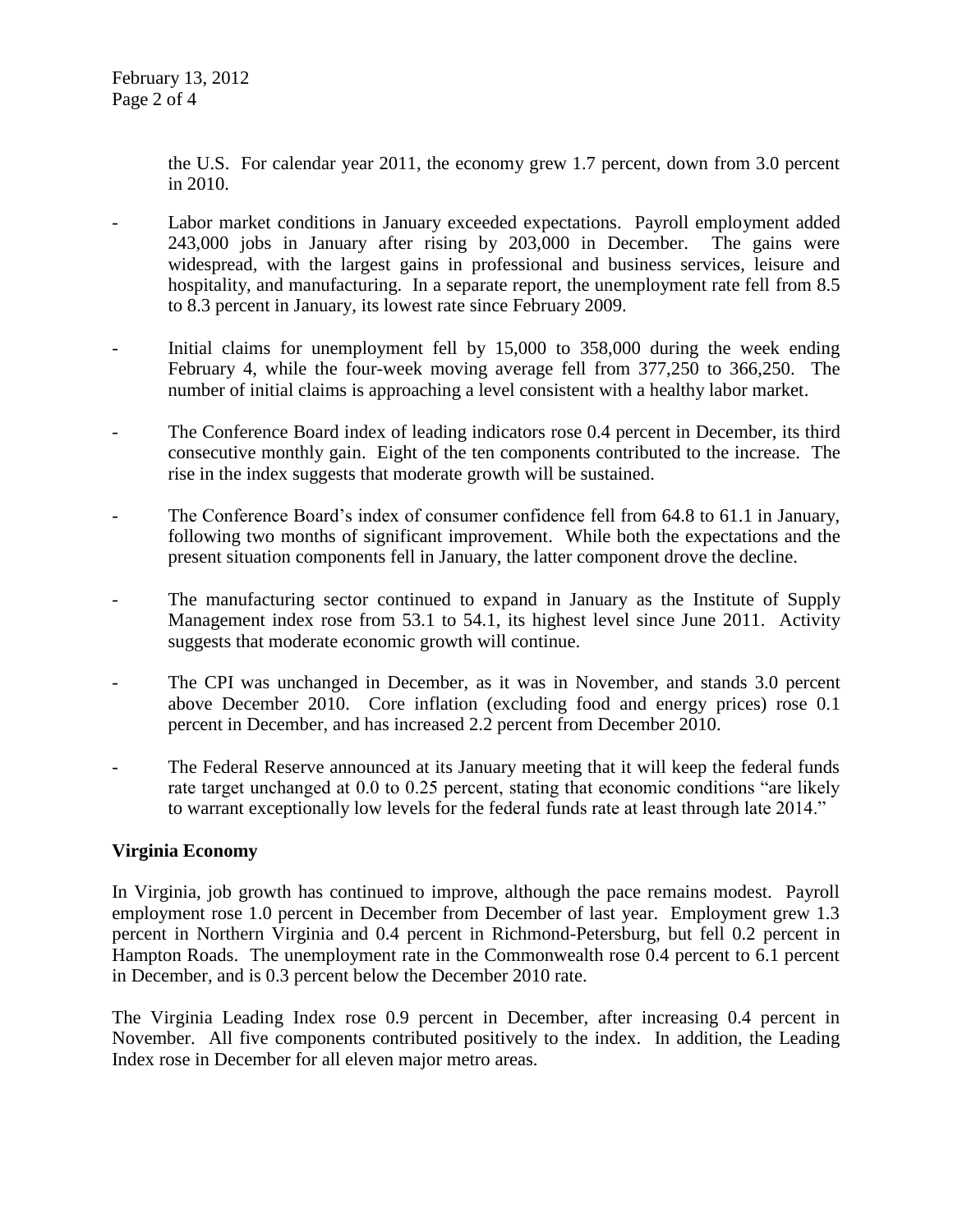February 13, 2012 Page 3 of 4

### **January Revenue Collections**

Total general fund revenue collections rose 3.4 percent in January. All major sources except recordation taxes contributed to the growth. On a year-to-date basis, total revenue collections rose 4.0 percent through January, slightly behind the revised annual forecast of 4.6 percent growth. Adjusting for the accelerated sales tax program, total revenues grew 3.6 percent through January, trailing the adjusted forecast of 4.7 percent growth.

*Net Individual Income Tax (67% of general fund revenues)*: Through January, collections of net individual income tax rose 4.8 percent from the same period last year, lagging the annual estimate of 5.9 percent growth. Performance in each component of individual income tax is as follows:

*Individual Income Tax Withholding (64% of general fund revenues)*: Collections of payroll withholding taxes rose 3.2 percent in January. Year-to-date, withholding collections grew 3.0 percent compared with the same period last year, slightly behind the projected annual growth rate of 3.8 percent.

*Individual Income Tax Nonwithholding (16% of general fund revenues)*: Collections in this source rose 4.4 percent in January. December and January are significant months for collections in this source, and receipts can be distorted by the timing of payments. The fourth estimated payment for tax year 2011 was due January 17, and some of these payments were received in December, so the two months must be considered together to assess growth in this source. Receipts of estimated payments for the two-month period rose 9.6 percent from last year. Year-to-date, nonwithholding collections rose 11.0 percent over the same period last year, close to the annual estimate of 12.6 percent growth.

*Individual Income Tax Refunds*: TAX issued \$97.1 million in refunds in January compared with \$83.0 million last year. Year-to-date, refunds have fallen 8.7 percent, compared with the annual estimate of a 3.0 percent increase. The main income tax filing season will begin in February.

*Sales Tax (19% of general fund revenues)*: Collections of sales and use taxes, reflecting December sales, rose 4.4 percent in January. Taken together, collections of sales and use taxes for December and January rose 4.2 percent.

On a year-to-date basis, collections have risen 5.0 percent, compared with the annual estimate of 1.8 percent growth. The strong year-to-date growth is due to the partial repeal of the accelerated sales tax program, which ended the participation of numerous small dealers. Adjusting for this legislation, sales tax collections have grown by 2.9 percent year-to-date, slightly ahead of the economic-base forecast of 2.5 percent growth.

*Corporate Income Tax (5% of general fund revenues)*: Collections of corporate income were \$51.5 million in January, compared with \$33.6 million last January. Year-to-date collections in this source have risen 1.5 percent, ahead of the annual estimate of a 0.7 percent increase.